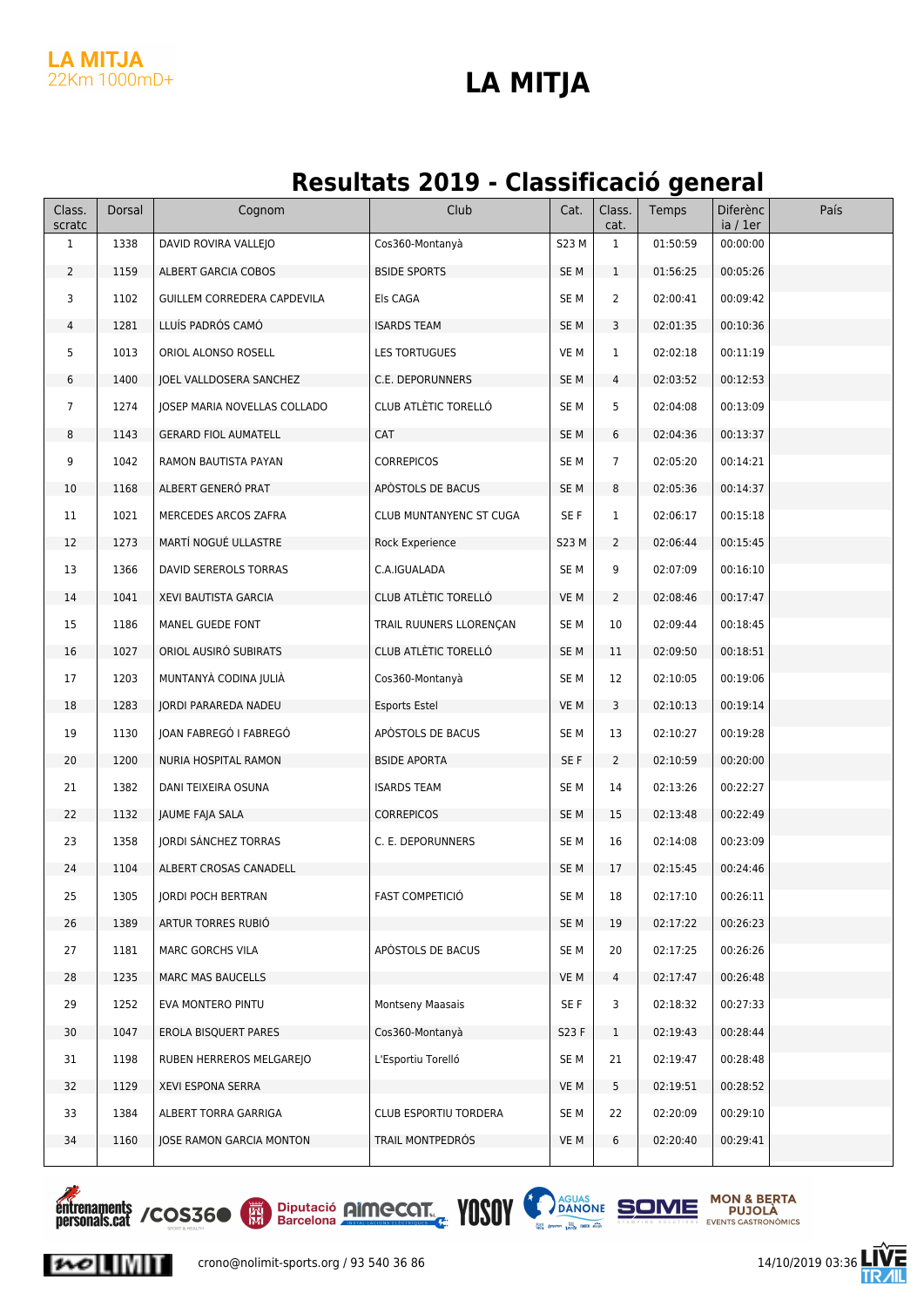| Class.<br>scratc | Dorsal | Cognom                       | Club                    | Cat.            | Class.<br>cat.  | Temps    | <b>Diferènc</b><br>ia / 1er | País |
|------------------|--------|------------------------------|-------------------------|-----------------|-----------------|----------|-----------------------------|------|
| 35               | 1182   | SERGI GORDILLO ALFREDO       | L'ESPOTIU TORELLÓ       | VE M            | $7\overline{ }$ | 02:21:13 | 00:30:14                    |      |
| 36               | 1040   | NAÏM BAULENAS SANGLAS        |                         | SE <sub>M</sub> | 23              | 02:21:30 | 00:30:31                    |      |
| 37               | 1308   | <b>IORDI PORTELL PIKOL</b>   | C.A.TORELLO             | MA M            | 1               | 02:22:48 | 00:31:49                    |      |
| 38               | 1347   | ORIOL SALA PUIGDERRAJOLS     |                         | SE <sub>M</sub> | 24              | 02:22:49 | 00:31:50                    |      |
| 39               | 1014   | XAVIER ALUJAS MASDEU         | <b>CE Madteam</b>       | SE <sub>M</sub> | 25              | 02:23:33 | 00:32:34                    |      |
| 40               | 1249   | <b>GUILLEM MOLIST BASSAS</b> | CLUB ATLETIC TORELLÓ    | VE M            | 8               | 02:23:54 | 00:32:55                    |      |
| 41               | 1166   | EDUARD GASULL DURAN          | CAMI DELS IBERS TRAILRU | SE <sub>M</sub> | 26              | 02:24:44 | 00:33:45                    |      |
| 42               | 1388   | XEVI TORRES FIGUEROA         | PIRI                    | VE M            | 9               | 02:25:01 | 00:34:02                    |      |
| 43               | 1155   | <b>GABI GALLEGO</b>          |                         | SE <sub>M</sub> | 27              | 02:25:15 | 00:34:16                    |      |
| 44               | 1352   | LOIDA SANCHEZ GARRIDO        | CAMES ESGARRINXADES     | S23 F           | $\overline{2}$  | 02:26:36 | 00:35:37                    |      |
| 45               | 1392   | MARC TUDELA VALENCIA         |                         | SE M            | 28              | 02:26:41 | 00:35:42                    |      |
| 46               | 1341   | JOAN RAMON RUIZ RAMIREZ      |                         | SE <sub>M</sub> | 29              | 02:28:35 | 00:37:36                    |      |
| 47               | 1009   | HÉCTOR ALBESA TOMÀS          | C.E. DEPORUNNERS        | VE M            | 10              | 02:28:57 | 00:37:58                    |      |
| 48               | 1197   | SERGIO HERREROS MARTINEZ     | L'ESPORTIU TORELLO      | SE <sub>M</sub> | 30              | 02:29:03 | 00:38:04                    |      |
| 49               | 1336   | FERRAN ROURA PELEGRINA       |                         | SE <sub>M</sub> | 31              | 02:29:33 | 00:38:34                    |      |
| 50               | 1167   | AGUS GAYO ESTEBAN            |                         | SE <sub>M</sub> | 32              | 02:30:07 | 00:39:08                    |      |
| 51               | 1385   | JORDI TORRABADELLA BOIXADER  | <b>EQUIP HONRILLA</b>   | SE M            | 33              | 02:30:15 | 00:39:16                    |      |
| 52               | 1238   | KIKO MATAS                   | <b>CANI TIM</b>         | VE M            | 11              | 02:30:53 | 00:39:54                    |      |
| 53               | 1278   | FRANCESC OLLE CAMPAMA        | TRAIL MONTPEDROS        | VE M            | 12              | 02:31:34 | 00:40:35                    |      |
| 54               | 1131   | ALBERT FAGEDA VILA           |                         | SE <sub>M</sub> | 34              | 02:32:51 | 00:41:52                    |      |
| 55               | 1391   | ALBERT TRAVERIA BERNADET     | FONDISTES CLUB ALPENS   | SE <sub>M</sub> | 35              | 02:33:04 | 00:42:05                    |      |
| 56               | 1068   | MOISÉS CAÑUELO POLO          |                         | SE <sub>M</sub> | 36              | 02:33:06 | 00:42:07                    |      |
| 57               | 1301   | XAVIER PLA MARTINEZ          |                         | SE M            | 37              | 02:33:27 | 00:42:28                    |      |
| 58               | 1031   | SAM BÄBLER                   | SENGLARS DE CARDEDEU    | VE M            | 13              | 02:33:55 | 00:42:56                    |      |
| 59               | 1310   | MIREIA PRAT VILA             | Club Atlètic Torelló    | SE F            | 4               | 02:34:00 | 00:43:01                    |      |
| 60               | 1236   | DANI MASARNAU OLIVE          | C.A. LES TORTUGUES      | VE M            | 14              | 02:34:20 | 00:43:21                    |      |
| 61               | 1161   | PAKO GARCIA RODRIGUEZ        |                         | VE M            | 15              | 02:34:32 | 00:43:33                    |      |
| 62               | 1007   | MARIA AGUILAR FARRERONS      | APÓSTOLS DE BACUS       | SE F            | 5               | 02:34:58 | 00:43:59                    |      |
| 63               | 1224   | ROGER MAGEM PLANAS           | AMICS D'EN NESTOR       | S23 M           | 3               | 02:35:00 | 00:44:01                    |      |
| 64               | 1059   | ROC BURGAYA SOLER            |                         | SE <sub>M</sub> | 38              | 02:35:03 | 00:44:04                    |      |
| 65               | 1004   | JORDI ADILLON BOSCH          | FFF                     | SE M            | 39              | 02:35:41 | 00:44:42                    |      |
| 66               | 1066   | <b>GUSTAVO CANTOS PRADOS</b> | L'ESPORTIU TORELLÓ      | VE M            | 16              | 02:35:48 | 00:44:49                    |      |
| 66               | 1298   | IVAN PEREZ TORRES            | <b>CET</b>              | SE M            | 40              | 02:35:48 | 00:44:49                    |      |
| 68               | 1268   | ALBERT MUÑOZ MUÑOZ           | AMM CICLING             | VE M            | 17              | 02:36:02 | 00:45:03                    |      |
| 69               | 1073   | DANIEL CARBONELL MERINO      | CAT                     | VE M            | 18              | 02:36:06 | 00:45:07                    |      |
| 70               | 1359   | CRISTINA SANSALVADOR         | PIRI                    | SE F            | 6               | 02:36:12 | 00:45:13                    |      |
| 71               | 1329   | SERGIO ROLDAN HERNANDEZ      |                         | VE M            | 19              | 02:36:42 | 00:45:43                    |      |
| 72               | 1337   | JACOB ROVIRA MIRALPEIX       |                         | VE M            | 20              | 02:38:15 | 00:47:16                    |      |



 $\sim$  INIT





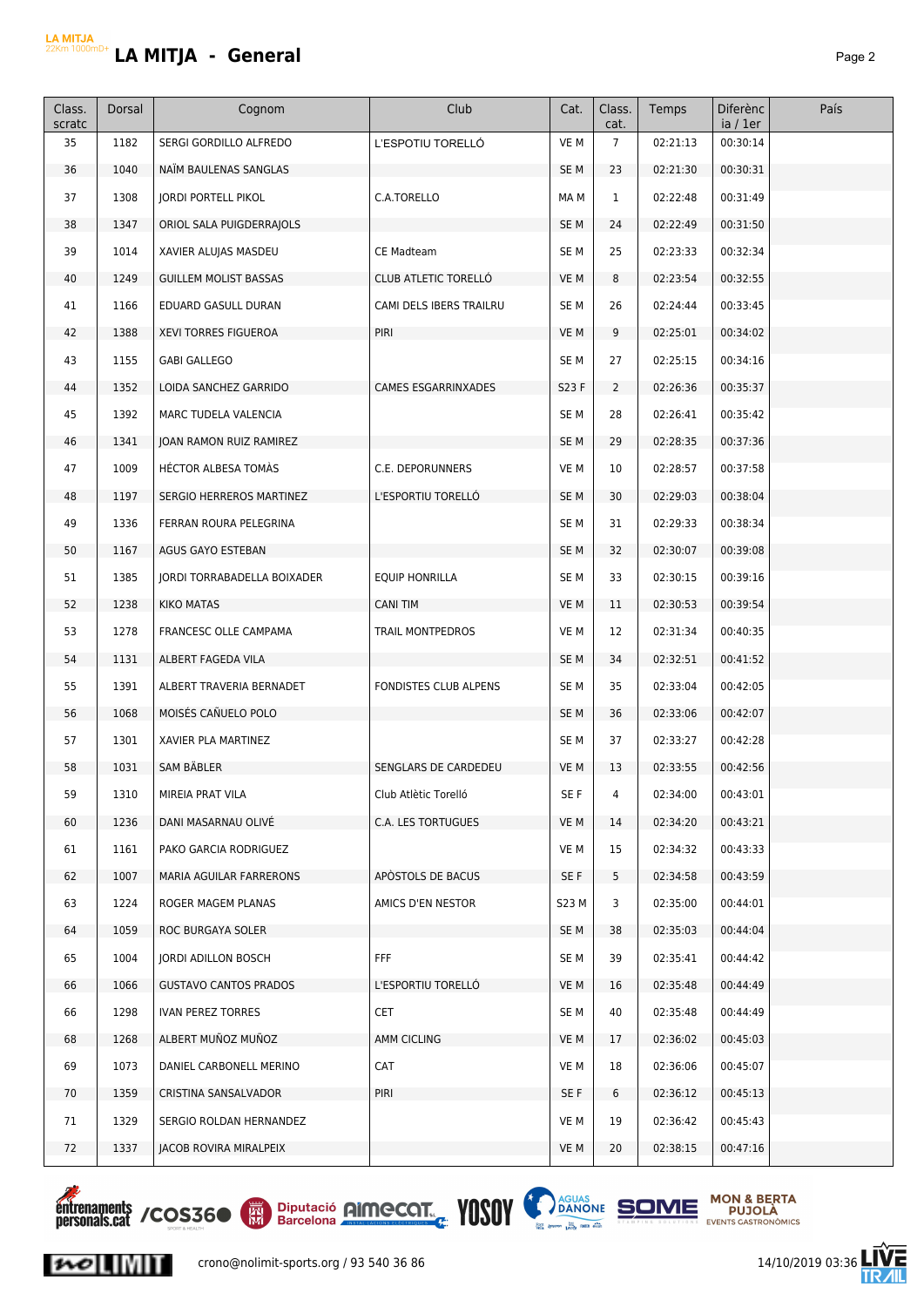| Class.<br>scratc | Dorsal | Cognom                         | Club                      | Cat.            | Class.<br>cat. | Temps    | Diferènc<br>ia / 1er | País |
|------------------|--------|--------------------------------|---------------------------|-----------------|----------------|----------|----------------------|------|
| 73               | 1075   | BERNAT CARDONA SANCHEZ         | #SOMPATRULLA              | VE M            | 21             | 02:38:22 | 00:47:23             |      |
| 74               | 1139   | SERGI FERNÁNDEZ BOSCH          | EQUIP HONRILLA - WERUN    | SE M            | 41             | 02:38:35 | 00:47:36             |      |
| 75               | 1127   | FRANCESC ESCRIBANO ROVIRA      | <b>FAST COMPETICIÓ</b>    | VE M            | 22             | 02:38:44 | 00:47:45             |      |
| 76               | 1383   | RICARD TEIXIDOR TURBAU         | G.M:SARRIA                | SE M            | 42             | 02:38:46 | 00:47:47             |      |
| 77               | 1393   | ALBERT ULLDEMOLINS SANTISTEVE  | LES TORTUGUES             | VE M            | 23             | 02:38:56 | 00:47:57             |      |
| 78               | 1034   | AMALIA BARDOLET FERNANDEZ      | Club Atlètic Torelló      | S23 F           | 3              | 02:39:02 | 00:48:03             |      |
| 79               | 1303   | JORDINA PLANA PUJOL            | <b>GECA</b>               | SE F            | $\overline{7}$ | 02:39:18 | 00:48:19             |      |
| 80               | 1035   | MONTSERRAT BARRERA SANCHEZ     | <b>CE DEPORUNNERS</b>     | VE F            | $\mathbf{1}$   | 02:39:37 | 00:48:38             |      |
| 81               | 1368   | MARC SERRA ALMOYNER            | <b>PUNKTRAIL</b>          | VE M            | 24             | 02:40:13 | 00:49:14             |      |
| 82               | 1062   | ÁLEX CALVO COSTA               |                           | VE M            | 25             | 02:40:16 | 00:49:17             |      |
| 83               | 1174   | <b>GERARD GIMENO OLIVERAS</b>  | <b>GRUP ATLÈTIC TMB</b>   | VE M            | 26             | 02:40:24 | 00:49:25             |      |
| 84               | 1225   | EDUARD MALLARACH PUJOL         | SCANDERMORENOW            | VE M            | 27             | 02:40:27 | 00:49:28             |      |
| 85               | 1264   | <b>IORDI MOYES MUNNÉ</b>       |                           | VE M            | 28             | 02:40:47 | 00:49:48             |      |
| 86               | 1246   | MOISĖS MIRAMUNT GARRIGA        | <b>EQUIP HONRILLA</b>     | VE M            | 29             | 02:41:06 | 00:50:07             |      |
| 87               | 1050   | DANIEL BLANQUÉ BLASCO          | TRAIL MONTPEDRÓS          | VE M            | 30             | 02:41:23 | 00:50:24             |      |
| 88               | 1081   | <b>MARC CASAS SEGURA</b>       | VILADECANS TRIATLÓ        | VE M            | 31             | 02:41:31 | 00:50:32             |      |
| 89               | 1094   | GUILLEM COLOMER GRAU           | RUNNING CAL NAN           | SE M            | 43             | 02:41:52 | 00:50:53             |      |
| 89               | 1294   | JOAN PEREZ GARCIA              |                           | SE <sub>M</sub> | 43             | 02:41:52 | 00:50:53             |      |
| 91               | 1424   | MARC CROSAS ORRIOLS            |                           | SE M            | 45             | 02:41:55 | 00:50:56             |      |
| 92               | 1030   | <b>GERARD BAAMONDE SANCHEZ</b> | Serragrenyada             | SE M            | 46             | 02:41:58 | 00:50:59             |      |
| 93               | 1233   | SERGIO MARTÍNEZ PARDO          | C. E. TRAIL LAIA DIEZ     | SE M            | 47             | 02:42:05 | 00:51:06             |      |
| 94               | 1213   | LLUIS LLAURADO VALBUENA        | <b>KORRETONENCS</b>       | VE M            | 32             | 02:42:38 | 00:51:39             |      |
| 95               | 1069   | ANNA CAPDEVILA BACH            | Cos 360 Sport&Health      | SE F            | 8              | 02:42:49 | 00:51:50             |      |
| 96               | 1037   | DIEGO BARROSO BERMEJO          | <b>ESPAI TRAIL CASBOI</b> | VE M            | 33             | 02:42:55 | 00:51:56             |      |
| 97               | 1053   | SERGI BOIXADER ALBIN           | 2X2SANTPEDORCORRE         | SE M            | 48             | 02:43:01 | 00:52:02             |      |
| 98               | 1170   | DAVID GERONES ROVIRA           | <b>FAST COMPETICIO</b>    | VE M            | 34             | 02:43:19 | 00:52:20             |      |
| 99               | 1164   | OSCAR GARRIDO QUIROS           | C.E.DEPORUNNERS           | VE M            | 35             | 02:43:54 | 00:52:55             |      |
| 100              | 1370   | MARC SERRANO RODRIGUEZ         | ONE LIFE                  | VE M            | 36             | 02:44:16 | 00:53:17             |      |
| 101              | 1183   | ALBERT GORDUN ORTEU            | CRAZY FOLKS               | SE M            | 49             | 02:44:34 | 00:53:35             |      |
| 102              | 1177   | ÓSCAR GONZÁLEZ GONZÁLEZ        | CATACRAC                  | VE M            | 37             | 02:44:37 | 00:53:38             |      |
| 102              | 1396   | DAVID URIGÜEN GAVILÁN          | CATACRAC                  | VE M            | 37             | 02:44:37 | 00:53:38             |      |
| 104              | 1171   | MARIA GIL OCAÑA                | C.A LES TORTUGUES         | S23 F           | 4              | 02:45:13 | 00:54:14             |      |
| 105              | 1096   | RICARD COMAJOAN PUJOL          | APÒSTOLS DE BACUS         | SE M            | 50             | 02:45:20 | 00:54:21             |      |
| 106              | 1165   | ALBERT GARRIGA CASADEVALL      |                           | SE M            | 51             | 02:45:21 | 00:54:22             |      |
| 107              | 1082   | DAVID CASASIN HORTES           | C.A. TORTUGUES GARRIGA    | MA M            | 2              | 02:45:34 | 00:54:35             |      |
| 108              | 1115   | DAVID DOLZ FERRIZ              | C.E.DEPORUNNERS           | VE M            | 39             | 02:45:36 | 00:54:37             |      |
| 109              | 1180   | JOSE M GONZALEZ SEVILLA        | CLUB TRAIL LAIA DIEZ      | SE M            | 52             | 02:45:39 | 00:54:40             |      |
| 110              | 1024   | NIL ARMENGOL CASALI            | COS360 SPORT&HEALTH       | S23 M           | 4              | 02:46:18 | 00:55:19             |      |







Ē

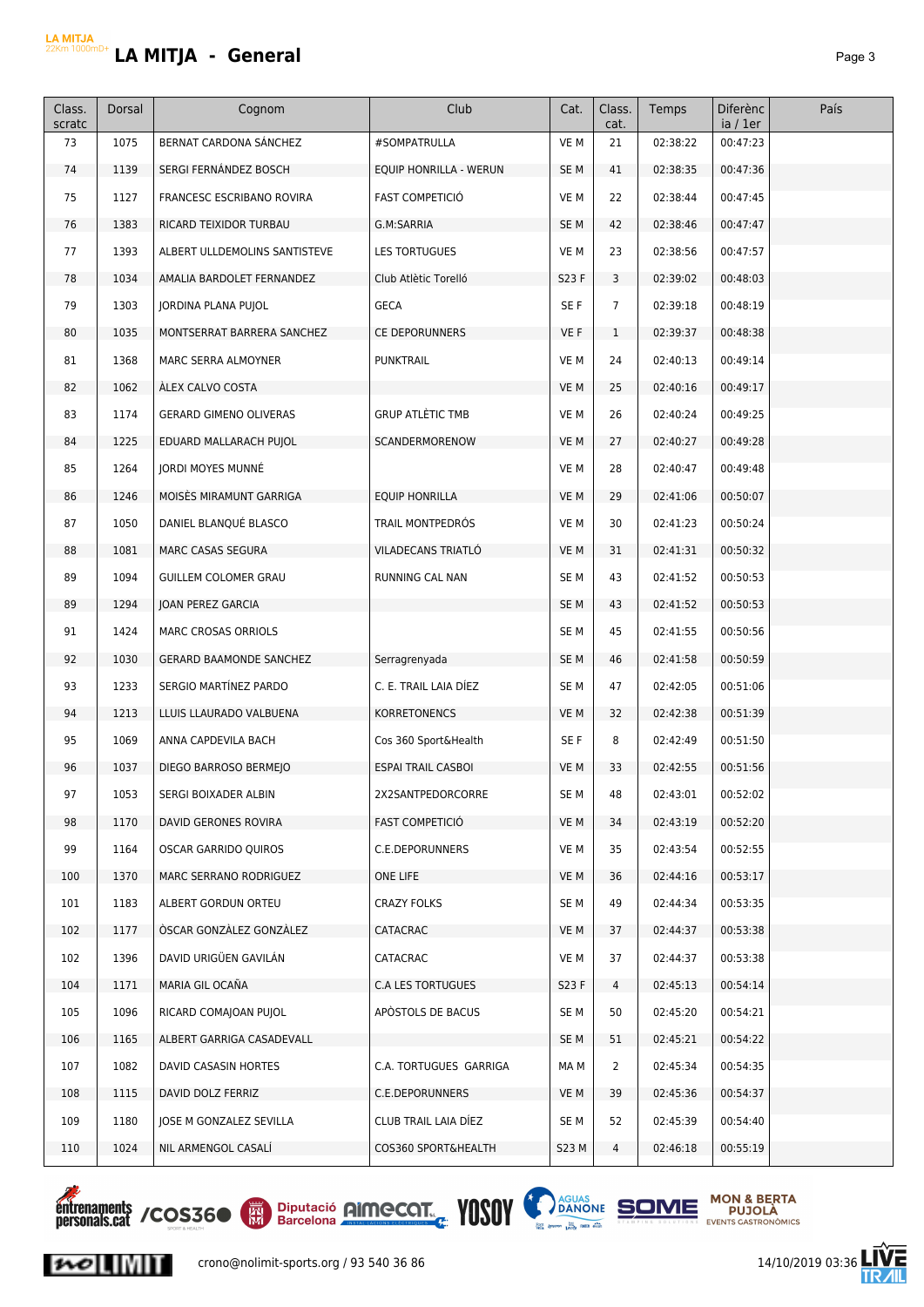# **LA MITJA - General** *Page 4*

| Class.<br>scratc | Dorsal | Cognom                              | Club                     | Cat.            | Class.<br>cat. | Temps    | Diferènc<br>ia / 1er | País |
|------------------|--------|-------------------------------------|--------------------------|-----------------|----------------|----------|----------------------|------|
| 111              | 1313   | MONTSE PUIG ALBI                    |                          | SE F            | 9              | 02:46:22 | 00:55:23             |      |
| 112              | 1335   | LAURA ROSET ARIZA                   | PIRI                     | SE F            | 10             | 02:46:23 | 00:55:24             |      |
| 113              | 1147   | <b>IORDI FLUVIÀ CANUDAS</b>         | <b>SOUTOTSMOLTPUTES</b>  | SE <sub>M</sub> | 53             | 02:46:26 | 00:55:27             |      |
| 114              | 1259   | TONI MORENO RODRIGUEZ               | <b>BANANA RUNN</b>       | VE M            | 40             | 02:46:29 | 00:55:30             |      |
| 115              | 1280   | DANIEL OSIÀS VALVERDE               | <b>FREAK'S TRAIL</b>     | VE M            | 41             | 02:46:50 | 00:55:51             |      |
| 116              | 1386   | ORIOL TORRENTS ROSELL               | L'ESPORTIU TORELLÓ       | SE <sub>M</sub> | 54             | 02:47:10 | 00:56:11             |      |
| 117              | 1110   | <b>JORDI DE DIEGO CODINA</b>        | <b>CUPSIQUISTA</b>       | VE M            | 42             | 02:47:11 | 00:56:12             |      |
| 118              | 1261   | JORDI MORENO VILLANUEVA             | C.E.DEPORUNNERS          | VE M            | 43             | 02:47:17 | 00:56:18             |      |
| 119              | 1142   | PEP FERRER FERRER                   |                          | VE M            | 44             | 02:47:34 | 00:56:35             |      |
| 120              | 1372   | <b>JESUS SERRAT BERTRAN</b>         | C EXCURSIONISTA ESQUIRO  | VE M            | 45             | 02:47:37 | 00:56:38             |      |
| 121              | 1348   | ALBERT SALA SIDERA                  | MONTESQUIU               | SE <sub>M</sub> | 55             | 02:47:39 | 00:56:40             |      |
| 122              | 1056   | <b>IUAN CARLOS BORREGUERO REINA</b> | <b>TRAIL MONTPEDROS</b>  | VE M            | 46             | 02:48:07 | 00:57:08             |      |
| 123              | 1239   | JORGE MATO CARVAJAL                 | C.E. DEPORUNNERS         | SE <sub>M</sub> | 56             | 02:48:39 | 00:57:40             |      |
| 124              | 1060   | LLUÍS BURGAYA VILARÓ                | ESCÒCIA DEL NORD         | VE M            | 47             | 02:48:57 | 00:57:58             |      |
| 125              | 1266   | JOSE MUÑOZ GUERRERO                 | #sompatrulla             | SE <sub>M</sub> | 57             | 02:49:08 | 00:58:09             |      |
| 126              | 1232   | DEBORAH MARTÍNEZ CONDE              | PIRI                     | SE F            | 11             | 02:49:12 | 00:58:13             |      |
| 127              | 1033   | ALBERTO BALLESTA ALONSO             | LA OLLA                  | SE M            | 58             | 02:49:21 | 00:58:22             |      |
| 128              | 1399   | MARC VALLDENEU ROSELL               |                          | SE <sub>M</sub> | 59             | 02:49:32 | 00:58:33             |      |
| 129              | 1317   | IRINA PUJOL CASTANY                 |                          | SE F            | 12             | 02:50:53 | 00:59:54             |      |
| 130              | 1195   | XEVI HERNÁNDEZ CLOTA                | A.E.SANT GRAU            | VE M            | 48             | 02:51:03 | 01:00:04             |      |
| 131              | 1154   | NURIA GALBANY CUNILL                | PUBILLES DE CUIXA FORTA  | SE F            | 13             | 02:51:24 | 01:00:25             |      |
| 132              | 1433   | SAÜL CORRAL SANCHEZ                 | KORRETONENCS             | S23 M           | 5              | 02:51:26 | 01:00:27             |      |
| 133              | 1078   | XAVIER CARRIQUI DIAZ                |                          | VE M            | 49             | 02:51:28 | 01:00:29             |      |
| 134              | 1378   | <b>JORDI SOLER PARES</b>            | ORUGUES DEL CASTELL      | VE M            | 50             | 02:51:50 | 01:00:51             |      |
| 135              | 1006   | RICARD AGUDO MOLANO                 | MAIMAKANSU               | VE M            | 51             | 02:52:00 | 01:01:01             |      |
| 136              | 1221   | LUIS EDUARDO LOZANO POLLINO         | C.E. DEPORUNNERS         | VE M            | 52             | 02:52:09 | 01:01:10             |      |
| 136              | 1282   | XEVI PALLAROLS PALLAS               |                          | SE <sub>M</sub> | 60             | 02:52:09 | 01:01:10             |      |
| 138              | 1420   | ALBERT VILLEN ROSELL                | L'ESPORTIU TORELLO       | VE M            | 53             | 02:52:56 | 01:01:57             |      |
| 139              | 1285   | DAVID PARERA PEREZ                  | CNG RUNNING TEAM         | VE M            | 54             | 02:53:12 | 01:02:13             |      |
| 140              | 1015   | TONI AMBLAS MOLINA                  |                          | SE <sub>M</sub> | 61             | 02:53:15 | 01:02:16             |      |
| 141              | 1207   | ALBERT JUTGLAR ROVIRA               | DE LUXE                  | SE M            | 62             | 02:53:39 | 01:02:40             |      |
| 142              | 1085   | <b>GERARD CASTRO GIBERT</b>         | A RUN DE TERRA           | SE <sub>M</sub> | 63             | 02:53:40 | 01:02:41             |      |
| 143              | 1206   | JOAN JUSTE I PALAU                  |                          | VE M            | 55             | 02:53:47 | 01:02:48             |      |
| 144              | 1309   | PEP PRAT COROMINAS                  |                          | SE <sub>M</sub> | 64             | 02:53:48 | 01:02:49             |      |
| 145              | 1251   | ALEJANDRO MONTAÑÉS VICENTE          | <b>CE DEPORUNNERS</b>    | SE M            | 65             | 02:53:57 | 01:02:58             |      |
| 146              | 1413   | PAU VILAR ROSANAS                   |                          | SE <sub>M</sub> | 66             | 02:54:02 | 01:03:03             |      |
| 147              | 1297   | CARLOS PEREZ NAVARRO                | <b>CATACRAC</b>          | VE M            | 56             | 02:54:04 | 01:03:05             |      |
| 148              | 1364   | MARTA SEGURA PARRA                  | <b>C.A.LES TORTUGUES</b> | VE F            | $\overline{2}$ | 02:54:15 | 01:03:16             |      |
|                  |        |                                     |                          |                 |                |          |                      |      |



 $|{\boldsymbol{\kappa}}\circ|$   $\|$   $\|$   $\|$   $\|$   $\|$ 





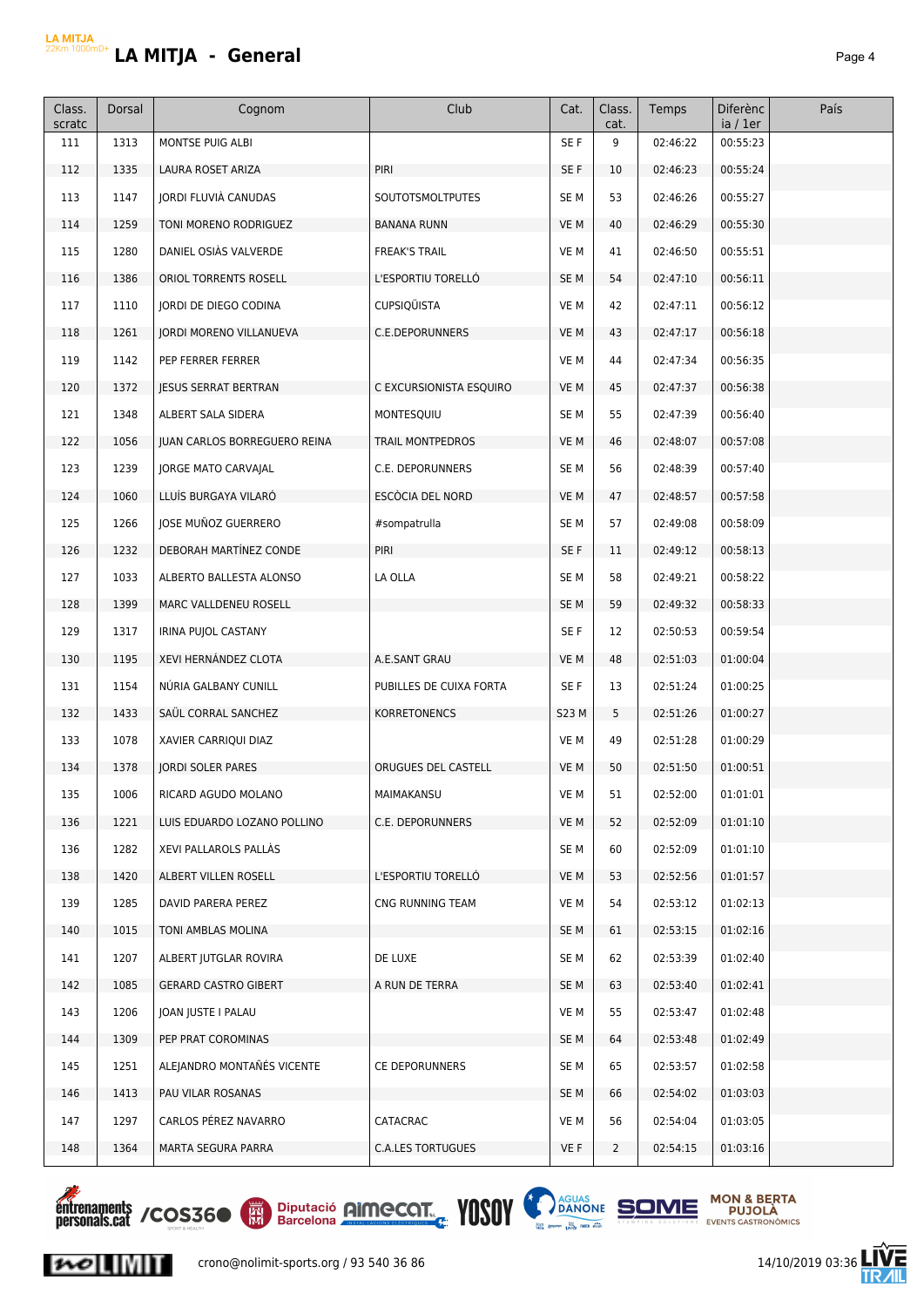| Class.<br>scratc | Dorsal | Cognom                         | Club                        | Cat.            | Class.<br>cat. | Temps    | <b>Diferènc</b><br>ia / 1er | País |
|------------------|--------|--------------------------------|-----------------------------|-----------------|----------------|----------|-----------------------------|------|
| 149              | 1287   | <b>JORDI PARRAMON GARCIA</b>   | MONTESQUIU                  | VE M            | 57             | 02:55:11 | 01:04:12                    |      |
| 150              | 1064   | ORIOL CAMPRUBÍ SALA            |                             | S23 M           | 6              | 02:56:17 | 01:05:18                    |      |
| 151              | 1351   | JOSEP SANABRA RICART           | <b>CE DEPORUNNERS</b>       | VE M            | 58             | 02:56:33 | 01:05:34                    |      |
| 152              | 1086   | FRANK CAZORLA MUÑOZ            |                             | VE M            | 59             | 02:57:08 | 01:06:09                    |      |
| 153              | 1276   | <b>GUILLEM OLIVER BALCELLS</b> | CA LES TORTUGUES            | SE <sub>M</sub> | 67             | 02:57:10 | 01:06:11                    |      |
| 154              | 1380   | ALBERT SURIÑACH CASELLAS       |                             | S23 M           | $\overline{7}$ | 02:57:36 | 01:06:37                    |      |
| 155              | 1421   | SÍLVIA VIÑAS SERRA             |                             | SE F            | 14             | 02:57:38 | 01:06:39                    |      |
| 156              | 1176   | ROSER GONZALEZ EXPOSITO        |                             | VE F            | 3              | 02:57:52 | 01:06:53                    |      |
| 157              | 1289   | DANI PASTOR BARTES             |                             | VE M            | 60             | 02:57:55 | 01:06:56                    |      |
| 157              | 1300   | MARCEL PIÑOL GROS              | CA LES TORTUGUES            | VE M            | 60             | 02:57:55 | 01:06:56                    |      |
| 159              | 1403   | MANEL VAZQUEZ VILADOMS         | <b>LES TORTUGUES</b>        | MA M            | 3              | 02:57:59 | 01:07:00                    |      |
| 160              | 1025   | ELISABET ARTIGAS GRAU          | C.A. TORTUGUES GARRIGA      | MA F            | $\mathbf{1}$   | 02:58:55 | 01:07:56                    |      |
| 161              | 1416   | BRUNA VILARASAU MARTÍNEZ       | CE L'ESQUIROL               | S23 F           | 5              | 02:59:41 | 01:08:42                    |      |
| 162              | 1054   | KEL BOIXADERAS PUJOL           |                             | MA M            | 4              | 03:00:13 | 01:09:14                    |      |
| 163              | 1311   | TONI PRESEGUE BAUCELLS         |                             | SE M            | 68             | 03:00:17 | 01:09:18                    |      |
| 164              | 1379   | DAVID SORIANO BLAZQUEZ         | MONTESQUIU                  | VE M            | 62             | 03:00:20 | 01:09:21                    |      |
| 165              | 1295   | OSCAR PEREZ GARCIA             | <b>CLUB ATLETIC TORELLO</b> | VE M            | 63             | 03:00:49 | 01:09:50                    |      |
| 166              | 1150   | JOAN FONTBONA PUIG             |                             | VE M            | 64             | 03:00:51 | 01:09:52                    |      |
| 167              | 1263   | JORDI MORERA SALA              |                             | VE M            | 65             | 03:01:20 | 01:10:21                    |      |
| 168              | 1227   | JORDI MAQUEDA DOMENECH         | L'AIRE                      | SE <sub>M</sub> | 69             | 03:01:46 | 01:10:47                    |      |
| 168              | 1288   | MIRIAM PASCUAL ABIA            | L'AIRE                      | SE F            | 15             | 03:01:46 | 01:10:47                    |      |
| 170              | 1350   | FCESC. XAVIER SALVADOR RINCON  | <b>GRANADERO TEAM</b>       | MA M            | 5              | 03:02:03 | 01:11:04                    |      |
| 171              | 1409   | RUBÉN VICO PULIDO              |                             | SE <sub>M</sub> | 70             | 03:02:30 | 01:11:31                    |      |
| 172              | 1208   | ALAN LANZAROTE ROMERO          |                             | VE M            | 66             | 03:02:42 | 01:11:43                    |      |
| 173              | 1029   | <b>CONNY BAAKE</b>             | VINYA RUNNERS               | VE F            | 4              | 03:03:13 | 01:12:14                    |      |
| 174              | 1084   | <b>GERARD CASTRO BONEL</b>     | TRAIL MONTPEDROS            | SE M            | 71             | 03:03:14 | 01:12:15                    |      |
| 175              | 1173   | JAVI GIMENEZ PASCUET           |                             | VE M            | 67             | 03:03:56 | 01:12:57                    |      |
| 176              | 1408   | JOSÉ VERDÚ SORIANO             | POLA ON FIRE - UGLOW        | MA M            | 6              | 03:03:57 | 01:12:58                    |      |
| 177              | 1099   | ESTER COROMINAS FITÓ           | FEMCAMES                    | SE F            | 16             | 03:04:02 | 01:13:03                    |      |
| 177              | 1307   | ORIOL PORTA MAQUEDA            | T-BIKES.CLUB TRIATLO        | SE M            | 72             | 03:04:02 | 01:13:03                    |      |
| 179              | 1079   | MARC CASALS SERRA              | <b>CET</b>                  | SE M            | 73             | 03:04:03 | 01:13:04                    |      |
| 180              | 1387   | DAVID TORRES                   |                             | VE M            | 68             | 03:04:37 | 01:13:38                    |      |
| 181              | 1087   | JORDI CHACÓN ROQUER            | <b>C.A.LES TORTUGUES</b>    | VE M            | 69             | 03:04:41 | 01:13:42                    |      |
| 182              | 1284   | ALEX PARERA JORBA              | <b>KORRETONENCS</b>         | MA M            | 7 <sup>7</sup> | 03:04:43 | 01:13:44                    |      |
| 183              | 1103   | <b>TXELL CRESPI JUNCA</b>      | UNIO EX. VIC-LLUNA PLEN     | SE F            | 17             | 03:05:09 | 01:14:10                    |      |
| 184              | 1189   | ENRIC GUILLÉN BELMEZ           | <b>GIRES</b>                | VE M            | 70             | 03:05:13 | 01:14:14                    |      |
| 185              | 1361   | JAIME SASTRE RUBIO             | TRAIL MONTPEDROS            | VE M            | 71             | 03:05:22 | 01:14:23                    |      |
| 186              | 1123   | LAIA DOVAL SANMARTIN           | PUBILLES DE CUIXA FORTA     | SE F            | 18             | 03:05:25 | 01:14:26                    |      |



 $|{\boldsymbol n}{\boldsymbol \sigma}|$   $\|{\boldsymbol \eta}\|$ 



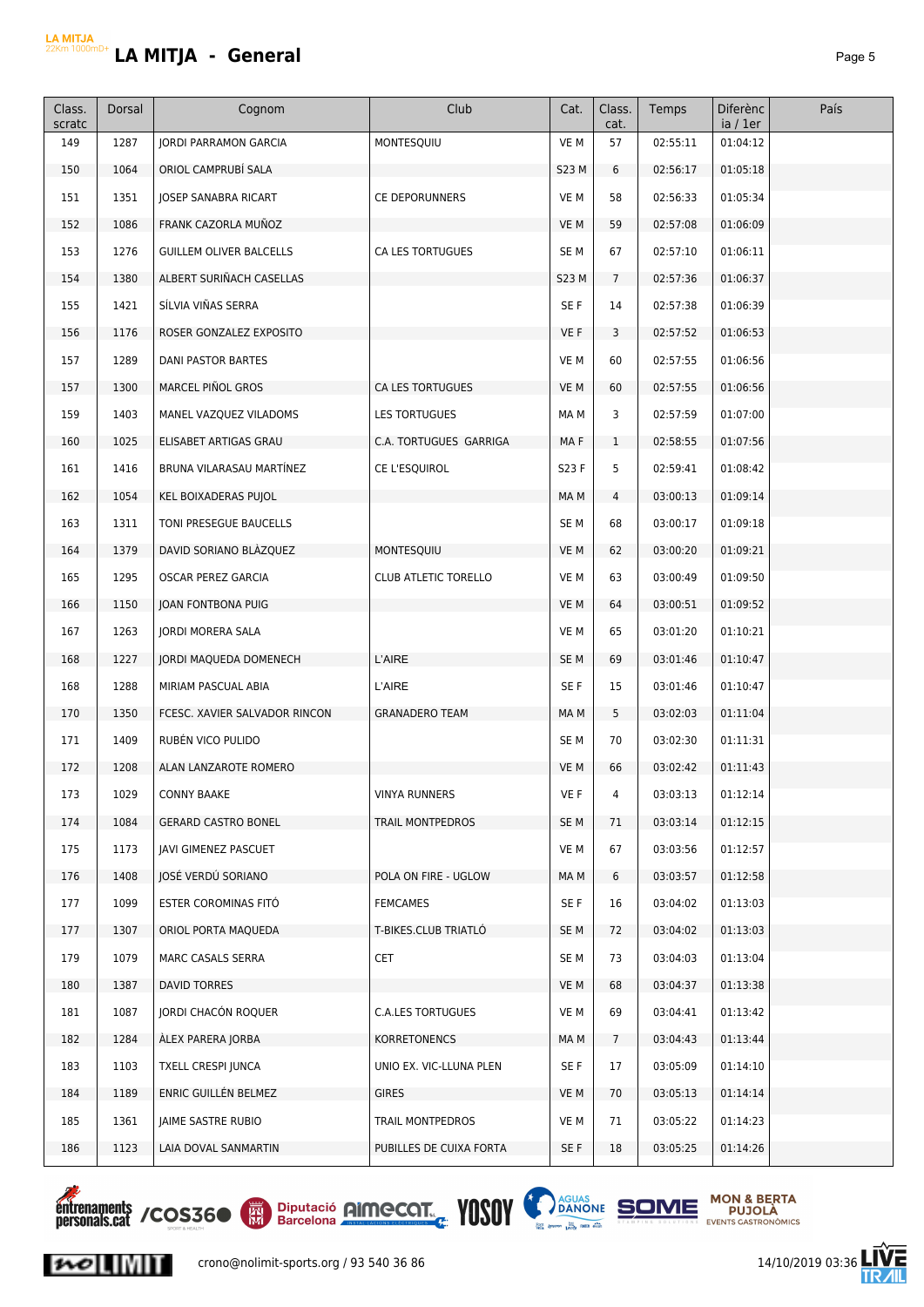|--|--|

| Class.<br>scratc | Dorsal | Cognom                        | Club                     | Cat.            | Class.<br>cat. | Temps    | <b>Diferènc</b><br>ia / 1er | País |
|------------------|--------|-------------------------------|--------------------------|-----------------|----------------|----------|-----------------------------|------|
| 187              | 1217   | IVAN LÓPEZ NAVARRO            | <b>TXUI TEAM</b>         | SE <sub>M</sub> | 74             | 03:05:56 | 01:14:57                    |      |
| 187              | 1222   | SANTI LOZANO SALA             | L'AIRE                   | MA M            | 8              | 03:05:56 | 01:14:57                    |      |
| 189              | 1267   | MIREIA MUÑOZ MAS              | C. E. TRAIL LAIA DÍEZ    | SE F            | 19             | 03:06:07 | 01:15:08                    |      |
| 190              | 1286   | JAUME PARÉS VALÈNCIA          | CAMSALUT                 | SE <sub>M</sub> | 75             | 03:06:10 | 01:15:11                    |      |
| 191              | 1357   | ANGELINES SANCHEZ SEGUNDO     | <b>KORRETONENCS</b>      | MA F            | $\overline{2}$ | 03:06:57 | 01:15:58                    |      |
| 192              | 1211   | <b>JORDI LIRIA ROMERO</b>     | <b>KORRETONENCS</b>      | MA M            | 9              | 03:06:58 | 01:15:59                    |      |
| 193              | 1369   | ALEX SERRANO CASAS            | JO SOL                   | VE M            | 72             | 03:07:02 | 01:16:03                    |      |
| 194              | 1067   | ANA MARÍA CANTUESO CÁLIZ      | CNGRUNNINGTEAM           | S23 F           | 6              | 03:07:26 | 01:16:27                    |      |
| 195              | 1230   | MAITE MARTINES RODRIGUEZ      |                          | VE F            | 5              | 03:08:01 | 01:17:02                    |      |
| 196              | 1005   | MAITE ADRASTE                 | PIRI                     | SE F            | 20             | 03:09:11 | 01:18:12                    |      |
| 197              | 1314   | <b>GERARD PUIG CARMONA</b>    |                          | SE <sub>M</sub> | 76             | 03:09:15 | 01:18:16                    |      |
| 198              | 1240   | TONI MERA GARCIA              | <b>C.A.LES TORTUGUES</b> | VE M            | 73             | 03:09:43 | 01:18:44                    |      |
| 199              | 1414   | <b>GIL VILAR ROSANAS</b>      |                          | SE <sub>M</sub> | 77             | 03:10:00 | 01:19:01                    |      |
| 200              | 1199   | <b>CARLES HIDALGO MORON</b>   |                          | SE <sub>M</sub> | 78             | 03:10:37 | 01:19:38                    |      |
| 200              | 1242   | MÒNICA MINGUEZ TORT           |                          | SE F            | 21             | 03:10:37 | 01:19:38                    |      |
| 202              | 1234   | CARLOS MARZO CREMADES         | Mataró Race              | VE M            | 74             | 03:10:41 | 01:19:42                    |      |
| 203              | 1255   | JOSÉ MARÍA MORCILLO LÓPEZ     | TRAIL MONTPEDRÓS         | VE M            | 75             | 03:10:43 | 01:19:44                    |      |
| 203              | 1292   | MIGUEL ANGEL PERÉZ BELBIS     | <b>TRAIL MONTPEDROS</b>  | VE M            | 75             | 03:10:43 | 01:19:44                    |      |
| 205              | 1106   | CRISTINA CRUSATS CABA         | CETORELLÓ                | SE F            | 22             | 03:11:01 | 01:20:02                    |      |
| 205              | 1135   | MARC FARRÉS GARRIDO           |                          | SE <sub>M</sub> | 79             | 03:11:01 | 01:20:02                    |      |
| 207              | 1136   | JOSEP FARRÉS SÁNCHEZ-MIGALLÓN |                          | SE <sub>M</sub> | 80             | 03:11:34 | 01:20:35                    |      |
| 207              | 1390   | <b>JORDI TRASERRA SOCIATS</b> |                          | SE <sub>M</sub> | 80             | 03:11:34 | 01:20:35                    |      |
| 209              | 1137   | JORDI FEBRER JORDÀ            |                          | SE <sub>M</sub> | 82             | 03:11:35 | 01:20:36                    |      |
| 210              | 1401   | MARC VALLES SORIANO           | ARUNDETERRA              | SE <sub>M</sub> | 83             | 03:11:51 | 01:20:52                    |      |
| 211              | 1316   | CARLES PUJALS MONTFERRER      |                          | VE M            | 77             | 03:11:52 | 01:20:53                    |      |
| 212              | 1323   | ROGER RIBALTA GONZALEZ        | TREMP RUNNERS            | SE <sub>M</sub> | 84             | 03:12:24 | 01:21:25                    |      |
| 213              | 1275   | CARLOS OJEDA MATA             | A.A.Tona                 | VE M            | 78             | 03:12:34 | 01:21:35                    |      |
| 214              | 1247   | ALICIA MIRAS FÍSICA           | CATACRAC                 | MA F            | 3              | 03:12:39 | 01:21:40                    |      |
| 215              | 1145   | JOSE FLORES PEDRAGOSA         | <b>FLORES BROTHERS</b>   | VE M            | 79             | 03:12:55 | 01:21:56                    |      |
| 216              | 1290   | <b>IR PAVON COBO</b>          |                          | VE M            | 80             | 03:13:04 | 01:22:05                    |      |
| 216              | 1376   | ALBERT SOLER ALONSO           | <b>VOLL RUN</b>          | SE <sub>M</sub> | 85             | 03:13:04 | 01:22:05                    |      |
| 218              | 1412   | OSCAR VILALTA ESPELT          |                          | VE M            | 81             | 03:13:06 | 01:22:07                    |      |
| 219              | 1039   | MARTA BATISTA GONZALEZ        | <b>CRAZY FOLKS</b>       | SE F            | 23             | 03:13:18 | 01:22:19                    |      |
| 220              | 1423   | ALBERT YEBRA FONT             |                          | VE M            | 82             | 03:13:36 | 01:22:37                    |      |
| 221              | 1398   | ALBERT VALLDENEU ROSELL       | DE LUXE                  | SE <sub>M</sub> | 86             | 03:13:37 | 01:22:38                    |      |
| 222              | 1178   | JESUS GONZÁLEZ GONZÁLEZ       | CATACRAC                 | MA M            | 10             | 03:13:40 | 01:22:41                    |      |
| 223              | 1237   | JORDI MASDEU SOLA             |                          | VE M            | 83             | 03:13:43 | 01:22:44                    |      |
| 223              | 1257   | RUFINO MORENO MANZANARES      | TRAIL MONTPEDROS         | VE M            | 83             | 03:13:43 | 01:22:44                    |      |
|                  |        |                               |                          |                 |                |          |                             |      |



 $\sim$   $\sim$ 





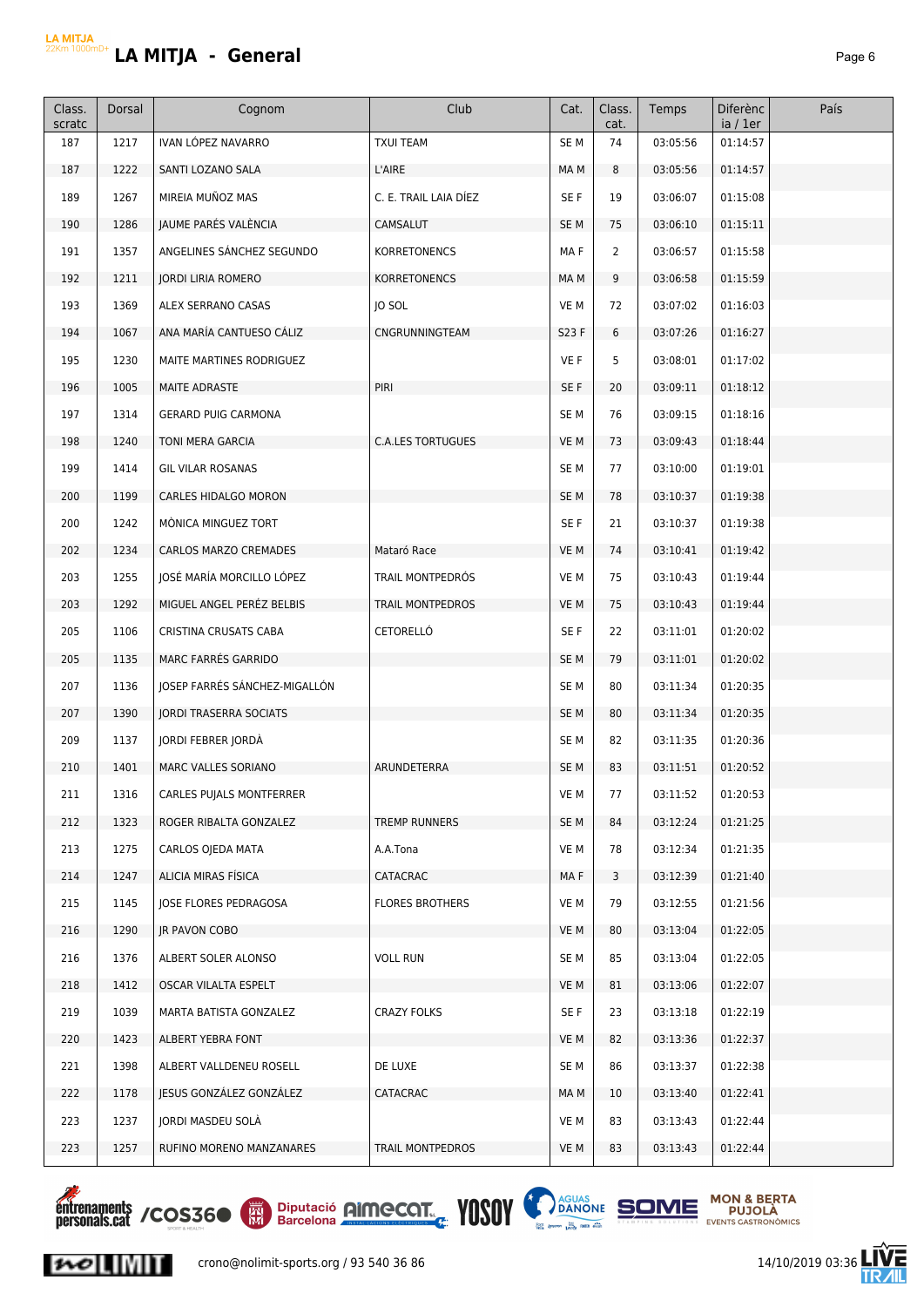# **LA MITJA LA MITJA - General**

| Class.<br>scratc | Dorsal | Cognom                      | Club                    | Cat.            | Class.<br>cat. | Temps    | Diferènc<br>ia / 1er | País |
|------------------|--------|-----------------------------|-------------------------|-----------------|----------------|----------|----------------------|------|
| 225              | 1302   | SERGI PLANA PLANAGUMA       | <b>GECA</b>             | VE M            | 85             | 03:13:48 | 01:22:49             |      |
| 226              | 1271   | JAVIER NAVARRO MONTOYA      |                         | SE <sub>M</sub> | 87             | 03:13:49 | 01:22:50             |      |
| 227              | 1052   | MARC BOADA COLLADO          |                         | SE <sub>M</sub> | 88             | 03:13:52 | 01:22:53             |      |
| 228              | 1124   | <b>JOSEP DURAN MELLADO</b>  |                         | SE <sub>M</sub> | 89             | 03:14:04 | 01:23:05             |      |
| 229              | 1277   | LAURA OLLÉ BLASCO           | TRAIL MONTPEDROS        | S23 F           | $\overline{7}$ | 03:14:09 | 01:23:10             |      |
| 230              | 1010   | DANI ALCALDE-MORAÑO GÓMEZ   | TRAIL MONTPEDROS        | VE M            | 86             | 03:14:10 | 01:23:11             |      |
| 230              | 1215   | JORDI LOPEZ LÓPEZ           | TRAIL MONTPEDRÓS        | VE M            | 86             | 03:14:10 | 01:23:11             |      |
| 232              | 1367   | <b>XEVI SERRA</b>           | <b>VOLL RUN</b>         | SE <sub>M</sub> | 90             | 03:14:21 | 01:23:22             |      |
| 233              | 1209   | CRISTINA LASHERAS RODRIGUEZ | <b>UPC TEAM</b>         | VE F            | 6              | 03:14:36 | 01:23:37             |      |
| 234              | 1204   | JAUME JULIBERT MOLINE       | <b>KORRETONENCS</b>     | VE M            | 88             | 03:14:41 | 01:23:42             |      |
| 235              | 1070   | BERTA CAPDEVILA CODINA      | PUBILLES DE CUIXA FORTA | SE F            | 24             | 03:14:42 | 01:23:43             |      |
| 236              | 1353   | FELIPE SANCHEZ MARTINEZ     |                         | MA M            | 11             | 03:14:47 | 01:23:48             |      |
| 236              | 1377   | POL SOLER COMAS             | C.E. SERRAGRENYADA      | S23 M           | 8              | 03:14:47 | 01:23:48             |      |
| 238              | 1394   | LLUÍS URIGÜEN GAVILAN       | CATACRAC                | MA M            | 12             | 03:15:06 | 01:24:07             |      |
| 238              | 1395   | IORDI URIGÜEN GAVILÁN       | CATACRAC                | VE M            | 89             | 03:15:06 | 01:24:07             |      |
| 240              | 1218   | SÍLVIA LÓPEZ PALAU          | LES NENES TRAIL         | SE F            | 25             | 03:15:29 | 01:24:30             |      |
| 241              | 1036   | LARA BARRIO GUERRERO        | #SOMPATRULLA            | SE F            | 26             | 03:15:30 | 01:24:31             |      |
| 242              | 1016   | ALEXIS AMILS XAMPRO         | TIM CAN SALA            | MA M            | 13             | 03:15:31 | 01:24:32             |      |
| 242              | 1349   | <b>JORDI SALARICH</b>       |                         | MA M            | 13             | 03:15:31 | 01:24:32             |      |
| 244              | 1175   | ROGER GISPERT MASO          | ARUNDETERRA             | VE M            | 90             | 03:15:47 | 01:24:48             |      |
| 245              | 1074   | DAVID CARCOLE MASACHS       |                         | VE M            | 91             | 03:16:32 | 01:25:33             |      |
| 246              | 1343   | <b>CESC SAGALES TORRA</b>   | <b>GRIMPACIMS</b>       | MA M            | 15             | 03:16:59 | 01:26:00             |      |
| 247              | 1108   | ALBERT CUNILL EXPOSITO      |                         | VE M            | 92             | 03:17:43 | 01:26:44             |      |
| 247              | 1134   | CRISTINA FAJA VILSECA       | L'ESPORTIU TORELLÓ      | VE F            | $\overline{7}$ | 03:17:43 | 01:26:44             |      |
| 249              | 1109   | RAMON CUNILL VILALTA        |                         | MA M            | 16             | 03:17:49 | 01:26:50             |      |
| 249              | 1407   | RAMON VERDAGUER VILARRASA   |                         | VE M            | 93             | 03:17:49 | 01:26:50             |      |
| 251              | 1008   | POL ALBERCH                 | #DILLUNSPERDUTS         | SE <sub>M</sub> | 91             | 03:19:05 | 01:28:06             |      |
| 252              | 1191   | CARLES GUTIERREZ CASTELLS   | <b>CAP</b>              | SE <sub>M</sub> | 92             | 03:19:06 | 01:28:07             |      |
| 252              | 1304   | ALEX PLANS GIL              | L'ESPORTIU TORELLO      | SE M            | 92             | 03:19:06 | 01:28:07             |      |
| 254              | 1419   | PALOMA VILLASEÑOR ROMERO    |                         | VE F            | 8              | 03:19:25 | 01:28:26             |      |
| 255              | 1012   | MARC ALONSO GAITAN          | TRAIL MONTPEDROS        | JU M            | $\mathbf{1}$   | 03:19:53 | 01:28:54             |      |
| 256              | 1017   | MARTA ANGLÉS FOLCH          | <b>KORRETONENCS</b>     | VE F            | 9              | 03:20:33 | 01:29:34             |      |
| 257              | 1148   | AMÀLIA FONDÓS COLLELL       | SA-ESPORT               | SE F            | 27             | 03:20:49 | 01:29:50             |      |
| 258              | 1153   | MARTA GALA GARRIGA          |                         | SE F            | 28             | 03:21:08 | 01:30:09             |      |
| 259              | 1002   | JOSE MANUEL ACOSTA MARQUEZ  | CONCHANCLASYPAREODEPASE | VE M            | 94             | 03:21:14 | 01:30:15             |      |
| 259              | 1003   | SERGIO ACOSTA MÁRQUEZ       |                         | SE <sub>M</sub> | 94             | 03:21:14 | 01:30:15             |      |
| 261              | 1093   | MIREIA COLMENA              | CE.EX.SORD              | VE F            | 10             | 03:21:17 | 01:30:18             |      |
| 262              | 1231   | ALBERT MARTINEZ BOIXADER    | <b>TITOS TEAM</b>       | SE M            | 95             | 03:21:40 | 01:30:41             |      |



 $\sim$   $\sim$ 





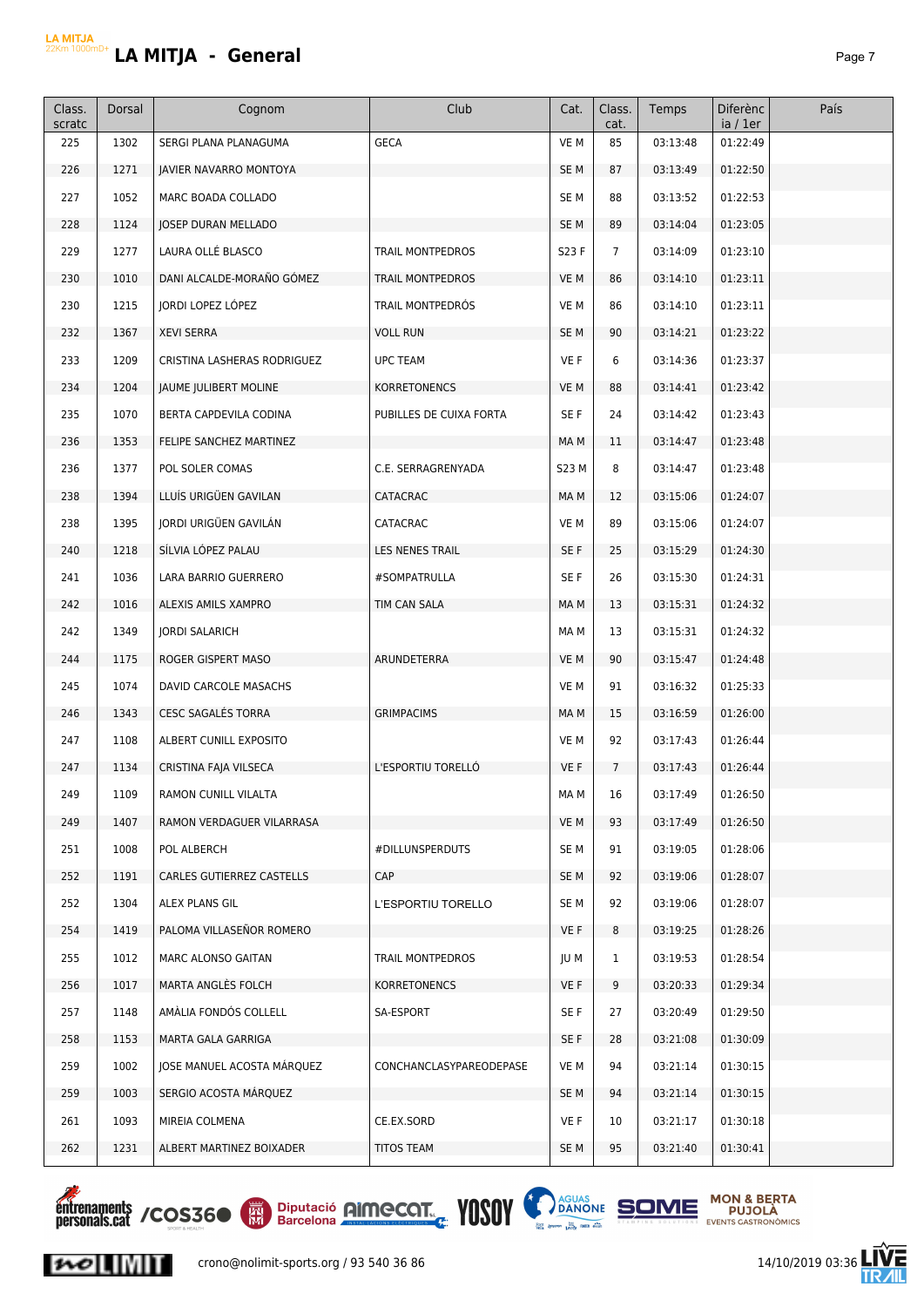| Class.<br>scratc | Dorsal | Cognom                           | Club                    | Cat.            | Class.<br>cat. | Temps    | <b>Diferènc</b><br>ia / 1er | País |
|------------------|--------|----------------------------------|-------------------------|-----------------|----------------|----------|-----------------------------|------|
| 263              | 1158   | <b>ALBERT GARCIA BELLVEHI</b>    |                         | VE M            | 95             | 03:21:52 | 01:30:53                    |      |
| 264              | 1346   | <b>JUDIT SALA CASTILLO</b>       | <b>DE 7A9</b>           | SE F            | 29             | 03:22:49 | 01:31:50                    |      |
| 265              | 1345   | MARC SALA CASTILLO               |                         | SE <sub>M</sub> | 96             | 03:22:50 | 01:31:51                    |      |
| 266              | 1291   | JORDI PEGUEROLES MONLLAU         |                         | SE <sub>M</sub> | 97             | 03:23:16 | 01:32:17                    |      |
| 266              | 1321   | CARLES RAMOS SOLÉ                |                         | SE M            | 97             | 03:23:16 | 01:32:17                    |      |
| 268              | 1043   | <b>JUDITH BAYES</b>              | UNIO EX. VIC-LLUNA PLEN | SE F            | 30             | 03:23:36 | 01:32:37                    |      |
| 269              | 1415   | <b>MARC VILAR ROSANAS</b>        |                         | SE <sub>M</sub> | 99             | 03:23:42 | 01:32:43                    |      |
| 270              | 1243   | <b>ENRIC MIRALLES ROIG</b>       | SENSACIONS UVEX TEAM    | SE <sub>M</sub> | 100            | 03:23:49 | 01:32:50                    |      |
| 271              | 1220   | XAVIER LÓPEZ SIMÓN               | CASTELLERS DE SANTS     | SE <sub>M</sub> | 101            | 03:25:51 | 01:34:52                    |      |
| 272              | 1355   | NESTOR SANCHEZ ORTEGA            | <b>UEC MATARO</b>       | VE M            | 96             | 03:27:10 | 01:36:11                    |      |
| 273              | 1212   | MARTA LLARGUÉS ESCLUSA           | AE MOUNTAIN RUNNERS     | SE F            | 31             | 03:27:51 | 01:36:52                    |      |
| 274              | 1184   | <b>FRANCISCO GRADAILLE VILAR</b> | <b>GREENPOWER ST</b>    | VE M            | 97             | 03:28:01 | 01:37:02                    |      |
| 275              | 1354   | ADRIA SANCHEZ MARTINEZ           |                         | S23 M           | 9              | 03:28:18 | 01:37:19                    |      |
| 276              | 1077   | DAVID CARRILLO LÓPEZ             | G.E. FFF                | SE <sub>M</sub> | 102            | 03:28:32 | 01:37:33                    |      |
| 276              | 1344   | <b>GIL SALA CAPDEVILA</b>        | <b>DESORIENCATS</b>     | SE <sub>M</sub> | 102            | 03:28:32 | 01:37:33                    |      |
| 278              | 1117   | <b>JUDIT DOMÉNECH ARRIBAS</b>    | PUBILLES DE CUIXA FORTA | SE F            | 32             | 03:30:09 | 01:39:10                    |      |
| 279              | 1046   | <b>JULIO BERRAL LOPEZ</b>        |                         | VE M            | 98             | 03:30:10 | 01:39:11                    |      |
| 280              | 1269   | MANOLO MUÑOZ VILLEGAS            |                         | MA M            | 17             | 03:31:07 | 01:40:08                    |      |
| 281              | 1061   | MANU CALDERÓN CÁLIZ              | <b>I'ARRIBU</b>         | SE <sub>M</sub> | 104            | 03:31:20 | 01:40:21                    |      |
| 282              | 1205   | <b>JOSE JURADO</b>               |                         | VE M            | 99             | 03:31:26 | 01:40:27                    |      |
| 283              | 1011   | JAUME ALCARRAZ ESPELTA           | SERRES DEL MESTRAL      | SE <sub>M</sub> | 105            | 03:32:01 | 01:41:02                    |      |
| 284              | 1248   | JOSEP Mª MOLINA CAMPS            | <b>GES EXTREM</b>       | VE M            | 100            | 03:32:37 | 01:41:38                    |      |
| 285              | 1339   | XAVIER RUBIÓ BLANCA              | RURAL'S                 | VE M            | 101            | 03:32:38 | 01:41:39                    |      |
| 286              | 1055   | MIGUEL BONILLA ORELLANA          | TRAIL MONTPEDRÓS        | SE M            | 106            | 03:33:00 | 01:42:01                    |      |
| 287              | 1402   | POL VALLSORTIGA                  | I RUN WITH LEIVA        | SE M            | 107            | 03:33:42 | 01:42:43                    |      |
| 288              | 1080   | XAVIER CASANOVAS JIMENEZ         | <b>CE.DEPORUNNERS</b>   | VE M            | 102            | 03:34:05 | 01:43:06                    |      |
| 289              | 1318   | MONTSE PUJOL HOMS                | CLUB ATLÈTIC TORELLÓ    | MA F            | 4              | 03:34:47 | 01:43:48                    |      |
| 290              | 1172   | RUBEN GIL PEREZ                  |                         | SE M            | 108            | 03:34:48 | 01:43:49                    |      |
| 291              | 1324   | CARLES RIBAS NOGUER              | <b>FAST COMPETICIÓ</b>  | VE M            | 103            | 03:34:52 | 01:43:53                    |      |
| 292              | 1256   | PEDRO MORENO DE LA RUBIA         | Mataró Race             | SE M            | 109            | 03:35:55 | 01:44:56                    |      |
| 293              | 1356   | NOELIA SANCHEZ OSTOS             |                         | SE F            | 33             | 03:36:04 | 01:45:05                    |      |
| 294              | 1381   | JESSICA TAUSTE HERREROS          | AMM CYCKING             | SE F            | 34             | 03:36:05 | 01:45:06                    |      |
| 295              | 1116   | ESTER DOMÈNECH ARRIBAS           | PUBILLES DE CUIXA FORTA | SE F            | 35             | 03:37:37 | 01:46:38                    |      |
| 295              | 1169   | NÚRIA GENÍS                      |                         | SE F            | 35             | 03:37:37 | 01:46:38                    |      |
| 297              | 1418   | LLUÍS VILASECA BEGARA            |                         | SE M            | 110            | 03:38:30 | 01:47:31                    |      |
| 298              | 1192   | JAVIER GUZMAN GONZALEZ           | LES TORTUGUES LA GARRIG | VE M            | 104            | 03:38:46 | 01:47:47                    |      |
| 299              | 1018   | ESTHER ANGLES FOLCH              | C. E. KORRETONENCS      | VE F            | 11             | 03:39:31 | 01:48:32                    |      |
| 300              | 1319   | ALBERT PUJOL SOLER               |                         | SE M            | 111            | 03:39:46 | 01:48:47                    |      |

**Entrenaments / COS360** EX Diputació **AIMECOT.** VOSOV D'AQUAS SOME MON & BERTA







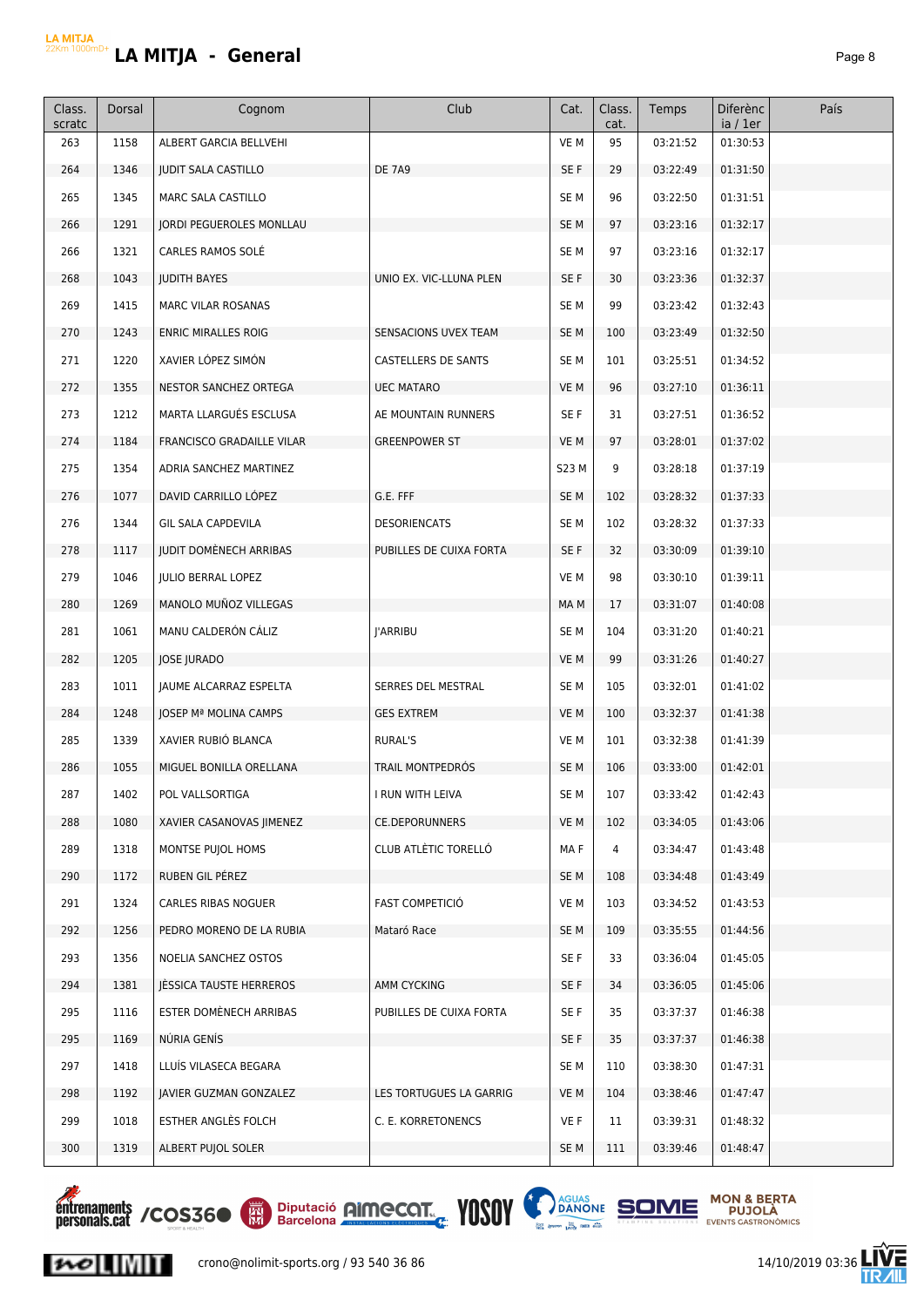| Class.<br>scratc | Dorsal | Cognom                                  | Club                      | Cat.            | Class.<br>cat. | Temps    | <b>Diferènc</b><br>ia / 1er | País |
|------------------|--------|-----------------------------------------|---------------------------|-----------------|----------------|----------|-----------------------------|------|
| 301              | 1187   | ARACELI GUERRA CARBALLO                 | <b>GREEN DISTRICT</b>     | VE F            | 12             | 03:40:17 | 01:49:18                    |      |
| 302              | 1254   | ALBERT MORATA CARRERA                   | <b>GREEN DISTRICT</b>     | MA M            | 18             | 03:40:18 | 01:49:19                    |      |
| 303              | 1363   | MARC SEGURA LLADO                       | A RUN DE TERRA            | SE <sub>M</sub> | 112            | 03:42:07 | 01:51:08                    |      |
| 304              | 1126   | LARA ESCOBAR ANGLES                     | A RUN DE TERRA            | SE F            | 37             | 03:42:08 | 01:51:09                    |      |
| 305              | 1049   | INES MARIA BLANCO GOMEZ                 | UNI2 ZAFRA                | VE F            | 13             | 03:43:01 | 01:52:02                    |      |
| 306              | 1044   | NÚRIA BERENGUER CARRERA                 |                           | SE F            | 38             | 03:43:03 | 01:52:04                    |      |
| 307              | 1098   | SÍLVIA COMELLA MANUVENS                 | CAMES ESGARRINXADES       | S23 F           | 8              | 03:43:17 | 01:52:18                    |      |
| 308              | 1320   | JORDI PUJOL SOLER                       |                           | SE <sub>M</sub> | 113            | 03:43:42 | 01:52:43                    |      |
| 309              | 1411   | MARC VILA VILALTA                       |                           | SE <sub>M</sub> | 114            | 03:43:45 | 01:52:46                    |      |
| 310              | 1122   | LAURA DOVAL SANMARTIN                   | PUBILLES DE CUIXA FORTA   | SE F            | 39             | 03:45:02 | 01:54:03                    |      |
| 310              | 1270   | IMMA NARDI PRAT                         | MECANITZATS TORELLO       | VE F            | 14             | 03:45:02 | 01:54:03                    |      |
| 312              | 1119   | TONI DONIGA VERA                        |                           | SE <sub>M</sub> | 115            | 03:46:14 | 01:55:15                    |      |
| 313              | 1194   | PURI HEREDIA ESTEVEZ                    | CLUB ATLÈTIC TORELLÓ      | SE F            | 40             | 03:46:23 | 01:55:24                    |      |
| 314              | 1120   | DAVID DONIGA VERA                       |                           | S23 M           | 10             | 03:46:45 | 01:55:46                    |      |
| 315              | 1057   | <b>JORDI BOSCH</b>                      |                           | VE M            | 105            | 03:46:46 | 01:55:47                    |      |
| 316              | 1228   | HELENA MARÍN PUJEU                      |                           | SE F            | 41             | 03:47:03 | 01:56:04                    |      |
| 317              | 1038   | SILVIA BASCO CARRILLO                   |                           | SE F            | 42             | 03:47:04 | 01:56:05                    |      |
| 318              | 1113   | AMADOR DEL RIO ANDREU                   |                           | VE M            | 106            | 03:48:57 | 01:57:58                    |      |
| 318              | 1327   | TONI RODERO                             |                           | SE <sub>M</sub> | 116            | 03:48:57 | 01:57:58                    |      |
| 320              | 1090   | <b>JUILO CIRBIAN BORREGO</b>            | Cos 360                   | SE <sub>M</sub> | 117            | 03:49:01 | 01:58:02                    |      |
| 320              | 1105   | DANI CROSAS NAVARRETE                   | CAP                       | SE <sub>M</sub> | 117            | 03:49:01 | 01:58:02                    |      |
| 322              | 1296   | OSCAR PEREZ MONTENEGRO                  |                           | VE M            | 107            | 03:49:03 | 01:58:04                    |      |
| 323              | 1406   | JUD VERDAGUER MITJANS                   |                           | SE F            | 43             | 03:49:04 | 01:58:05                    |      |
| 324              | 1083   | Mª CARMEN CASTILLO LÓPEZ                | <b>ESPAI TRAIL CASBOI</b> | MA F            | 5              | 03:50:03 | 01:59:04                    |      |
| 324              | 1219   | RAFAEL LOPEZ RECHE                      | <b>ESPAI TRAIL CASBOI</b> | MA M            | 19             | 03:50:03 | 01:59:04                    |      |
| 326              | 1397   | JOSE LUIS VALDEOLIVA VALDEOLIVA<br>CANO | TRAIL CER DE RUBI         | MA M            | 20             | 03:50:48 | 01:59:49                    |      |
| 327              | 1088   | ESTER CHECA CORCOY                      |                           | SE F            | 44             | 03:51:04 | 02:00:05                    |      |
| 328              | 1375   | JAUME SOLA                              |                           | MA M            | 21             | 03:51:57 | 02:00:58                    |      |
| 329              | 1185   | TONI GRANADOS SANCHEZ                   |                           | SE M            | 119            | 03:53:38 | 02:02:39                    |      |
| 330              | 1312   | CRISTINA PROTASIO ESPARÓ                | <b>CEL</b>                | SE F            | 45             | 03:56:37 | 02:05:38                    |      |
| 331              | 1141   | LORE FERNANDEZ PASTRANA                 |                           | VE F            | 15             | 03:57:33 | 02:06:34                    |      |
| 331              | 1146   | LIDIA FLORES VILCHEZ                    | MADTEAM                   | SE F            | 46             | 03:57:33 | 02:06:34                    |      |
| 331              | 1245   | CRIS MIRAMONTES ALFONSO                 | UAT                       | SE F            | 46             | 03:57:33 | 02:06:34                    |      |
| 331              | 1299   | CHILI PESCADOR CIRUELA                  | <b>MADTEAM</b>            | VE M            | 108            | 03:57:33 | 02:06:34                    |      |
| 335              | 1216   | LUIS LOPEZ LUQUE                        |                           | VE M            | 109            | 03:57:34 | 02:06:35                    |      |
| 336              | 1048   | REGINA BLANCO ESTEVE                    | TRAIL MONTPEDROS          | VE F            | 16             | 04:00:16 | 02:09:17                    |      |
| 337              | 1140   | INMA FERNÁNDEZ MORAGUEZ                 | TRAIL MONTPEDRÓS          | VE F            | 17             | 04:00:17 | 02:09:18                    |      |
| 337              | 1253   | NURIA MORA MATEO                        | TRAIL MONTPEDRÓS          | VE F            | 17             | 04:00:17 | 02:09:18                    |      |



 $|{\boldsymbol{\mathcal{W}}}|$ 



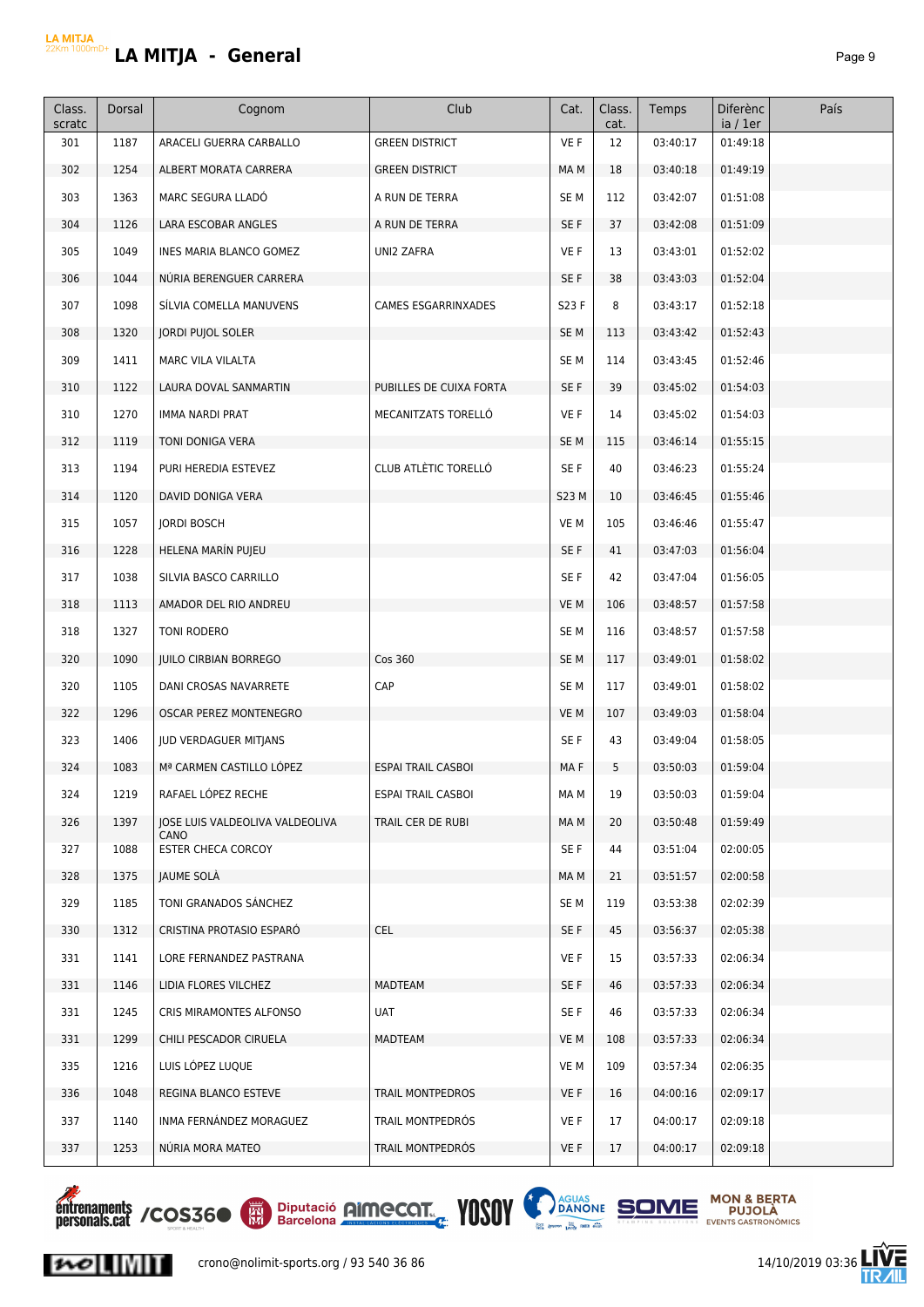| Class.<br>scratc | Dorsal | Cognom                        | Club                       | Cat.         | Class.<br>cat.           | Temps      | <b>Diferènc</b><br>ia / 1er | País |
|------------------|--------|-------------------------------|----------------------------|--------------|--------------------------|------------|-----------------------------|------|
| 337              | 1360   | <b>RAMON SANTOS MOLAS</b>     | TRAIL MONTPEDRÓS           | MA M         | 22                       | 04:00:17   | 02:09:18                    |      |
| 340              | 1190   | ALBERT GUIRAL BLANCO          | CLUB IBERIA BARCELONA      | SE M         | 120                      | 04:01:00   | 02:10:01                    |      |
| 340              | 1365   | SAMANTHA SELVA TOMAS          | CLUB IBERIA BARCELONA      | SE F         | 48                       | 04:01:00   | 02:10:01                    |      |
| 342              | 1151   | <b>JORDI FONTSERE SOLA</b>    |                            | MA M         | 23                       | 04:01:11   | 02:10:12                    |      |
| 343              | 1229   | TONI MARTIN PEREZ             | TRAIL CER RUBÍ             | MA M         | 24                       | 04:02:10   | 02:11:11                    |      |
| 344              | 1111   | JUDITH DE LA ROCHA CASTRILLO  | A. E RUNNING PRAT          | VE F         | 19                       | 04:04:30   | 02:13:31                    |      |
| 345              | 1331   | NEUS ROMA MARFÀ               | C. EXCURSIONISTA LLOREN    | SE F         | 49                       | 04:05:52   | 02:14:53                    |      |
| 346              | 1196   | CRISTINA HERNANDEZ DELGADO    | CLUB ATLETIC TORELLO       | VE F         | 20                       | 04:07:45   | 02:16:46                    |      |
| 347              | 1026   | RAUL AUMEDES MARTINEZ         |                            | VE M         | 110                      | 04:09:20   | 02:18:21                    |      |
| 348              | 1334   | ANNA ROSELL COMELLAS          | <b>CET</b>                 | SE F         | 50                       | 04:13:28   | 02:22:29                    |      |
| 349              | 1179   | XAVIER GONZALEZ RUIZ          |                            | MA M         | 25                       | 04:15:39   | 02:24:40                    |      |
| 350              | 1076   | <b>IKER CARRASCO GARCIA</b>   | AMICS D'EN NESTOR          | <b>S23 M</b> | 11                       | 04:17:05   | 02:26:06                    |      |
| 351              | 1328   | SILVIA RODRIGUEZ ELEZ         | CA LES TORTUGUES           | VE F         | 21                       | 04:17:25   | 02:26:26                    |      |
| 352              | 1100   | JOSEP Mª COROMINAS MARSAL     |                            | MA M         | 26                       | 04:18:12   | 02:27:13                    |      |
| 353              | 1095   | AINA COLOMER I SOLÀ           | <b>CAMES ESGARRINXADES</b> | S23 F        | 9                        | 04:19:43   | 02:28:44                    |      |
| 354              | 1020   | SILVIA ARCOS MUÑOZ            | <b>RUNNING PRAT</b>        | VE F         | 22                       | 04:22:01   | 02:31:02                    |      |
| 355              | 1322   | <b>MARC REIG REVENTOS</b>     |                            | VE M         | 111                      | 04:31:08   | 02:40:09                    |      |
| 355              | 1405   | LAURA VENTANILLA CARMONA      |                            | MA F         | 6                        | 04:31:08   | 02:40:09                    |      |
| 357              | 1188   | FERNANDO GUIJARRO MAYOR       | TRAIL MONTPEDROS           | MA M         | 27                       | 04:32:01   | 02:41:02                    |      |
| 358              | 1019   | CRISTINA APARICIO ESQUINAS    |                            | SE F         | 51                       | 04:33:40   | 02:42:41                    |      |
| 359              | 1374   | LAURA SIMON ARES              | DE CAP A PEUS              | SE F         | 52                       | 04:33:45   | 02:42:46                    |      |
| 360              | 1091   | <b>JUDIT CODINA FERNÁNDEZ</b> |                            | SE F         | 53                       | 04:37:58   | 02:46:59                    |      |
| 361              | 1107   | ANNA CUEVAS ROBLES            | TRAIL MONTPEDROS           | VE F         | 23                       | 04:38:46   | 02:47:47                    |      |
| 361              | 1156   | SILVIA GANELLA LOPEZ          | <b>TRAIL MONTPEDROS</b>    | VE F         | 23                       | 04:38:46   | 02:47:47                    |      |
| 363              | 1293   | OLGA PEREZ BOVE               | ARUNDETERRA                | SE F         | 54                       | 04:41:13   | 02:50:14                    |      |
| 364              | 1162   | ANNA GARRIDO ALEGRIA          | SANT BOI DE LLUÇANES       | VE F         | 25                       | 04:46:46   | 02:55:47                    |      |
| 364              | 1260   | MONTSE MORENO TELLO           | UNIÓ EXCTA PRATS           | VE F         | 25                       | 04:46:46   | 02:55:47                    |      |
| 366              | 1223   | YOLANDA MACIAS BARROSO        | <b>RUNNING PRAT</b>        | VE F         | 27                       | 05:02:23   | 03:11:24                    |      |
| 366              | 1279   | MADALY ORTIZ SANZ             | RUNNING PRAT               | VE F         | 27                       | 05:02:23   | 03:11:24                    |      |
| 368              | 1138   | SANDRA FERNANDEZ              |                            | VE F         | 29                       | 05:02:36   | 03:11:37                    |      |
| 369              | 1114   | JOAN DESCARREGA SAMBRÓ        |                            | MA M         | 28                       | 05:05:44   | 03:14:45                    |      |
| 370              | 1128   | MANUEL ESCUER MORALES         | <b>IB BCN</b>              | MA M         | 29                       | 05:15:31   | 03:24:32                    |      |
| 370              | 1326   | MARTI RISECH AMICH            |                            | VE M         | 112                      | 05:15:31   | 03:24:32                    |      |
| <b>DNF</b>       | 1202   | JIMÉNEZ QUESADA SERGI         |                            | VE M         | $\overline{\phantom{a}}$ | <b>DNF</b> |                             |      |
| <b>DNF</b>       | 1333   | ROSELL ELISABET               |                            | SE F         | ÷                        | <b>DNF</b> |                             |      |
| <b>DNF</b>       | 1250   | MONISTROL MARTINEZ JOAN       |                            | SE M         | $\overline{\phantom{a}}$ | <b>DNF</b> |                             |      |
| <b>DNF</b>       | 1210   | LE GUERN YVES                 | PIRI VILASSAR              | VE M         |                          | <b>DNF</b> |                             |      |
| <b>DNF</b>       | 1133   | FAJA VILASECA MARTA           |                            | VE F         | $\overline{\phantom{a}}$ | Disq.      |                             |      |



 $|{\boldsymbol{\mathcal{W}}}|$